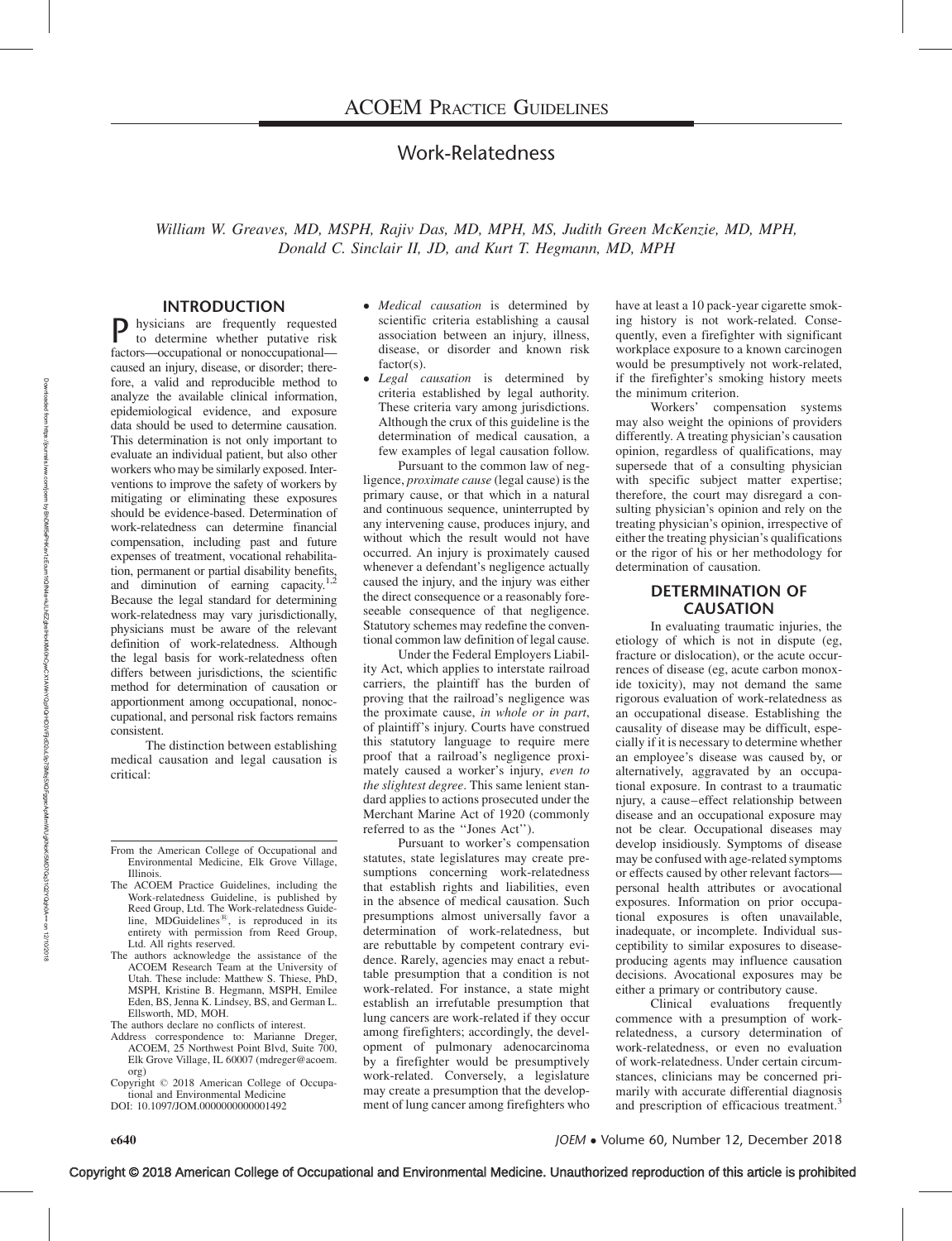However, what appears to be obvious is often subject to controversy, particularly in compensation environments; accordingly, it is important to compile complete and accurate information, if possible, to assure an equitable work-relatedness decision. An inability to identify a nonoccupational cause for the subject condition (eg, an avocational exposure or personal health attribute) should not result in a default conclusion that the adverse health effect is work-related.

#### GENERAL AND SPECIFIC CAUSATION

Epidemiological evidence establishing that a risk factor is generally capable of causing the plaintiff's adverse health outcome is insufficient evidence that an individual's adverse health consequence was specifically caused by the exposures of interest. For example, evidence of an inadvertent chemical release into the ecosystem, coupled with epidemiological evidence of a causal association between such chemicals and the subject disease, is insufficient evidence that the release caused an adverse health consequence, absent evidence that the individual was exposed to a sufficient magnitude of exposure to the chemical to cause the adverse health effect; the temporal (chronological) relationship between exposure and effect is biologically plausible; and other known and biologically plausible causes have been excluded.

#### PRIMARY CF. MULTIFACTORIAL **CAUSATION**

The physician may determine that a workplace factor is the primary cause or one of several contributory causes (ie, multifactorial). Each factor could either independently produce a disease or disorder, or there may be a synergy among multiple factors. A direct cause can generally be attributed if both an immediate trauma and the effect are clearly observable. If an obvious and direct relationship exists between an injury and an external energy source, such as a moving or falling object (kinetic energy), a fall (potential energy), a chemical burn (chemical energy), or an electric shock or radiation (electromagnetic energy), a sole direct cause exists.

Health conditions often develop due to a combination of factors, only some of which may be work-related. For instance, hearing loss may occur as a result of aging, cardiovascular disease, and occupational noise exposure. Additionally, occupational and nonoccupational factors may have a synergistic effect (eg, carpal tunnel syndrome developing in the context of simultaneous exertional job requirements,

obesity, and diabetes mellitus). Cases may also develop following exposures arising from both nonoccupational and work-related activities. Personal factors also can be part of the ''web of causation.'' For example, there is evidence that wrist width-depth ratio is a risk for carpal tunnel syndrome. $4-6$  In these circumstances, physicians are obliged to assess whether causality is truly multifactorial or whether there is a predominant cause among many factors.

Competing causation differs from combined causation in that either a workplace factor or a nonoccupational factor, but not both, is independently responsible for the adverse health effect. For example, because pregnancy, diabetes mellitus, thyroid disorders, tobacco, and repetitive forceful motions have been independently associated with carpal tunnel syndrome (CTS), a patient with diabetes who does very little forceful, repetitive work will most likely develop carpal tunnel syndrome due to the diabetes, not occupational exposure.<sup>7-18</sup> In both primary and multifactorial causation, it is essential to attain a thorough understanding of the patient's exact work activities, as well as to compare the work activities with exposures reported in the quality epidemiological literature and metrics established by exposure standards, eg, the Occupational Safety and Health Administration (OSHA), International Organization for Standardization (ISO), American National Standards Institute (ANSI), and the World Health Organization (WHO) standards and guidelines).

Identifying a condition in coworkers may be informative (particularly when the outcome is rare) in assessing competing and combined causation. For instance, bronchiolitis obliterans among popcorn workers or other diacetyl-exposed workers markedly increases the probability of a causal linkage. When disorders are common and multifactorial, identifying other workplace cases may be meaningful, especially when adjusted rates are valid and statistically elevated. For example, where there are elevated rates of CTS, consideration of occupational and nonoccupational factors permits physicians to understand both the operant biomechanical factors and assess whether the effects are manifest among coworkers, in addition to the patient, although at lesser levels (suggesting combined causation) or limited predominantly to the patient (suggesting competing causation with nonoccupational factors of greater significance than occupational factors).

## PRIMARY CF. CERTAINTY

For medical purposes, different definitions of causation are used depending on the purpose of the assessment of workrelatedness. In the clinical setting, relatively specific case definitions are used to define occurrence (as described further in the ACOEM guidelines for individual conditions). In clinical practice, action based on the assessment of causal association and on the seriousness of the health effect may be commensurate with the degree of certainty about causation, based on available information on temporal, physiologic, and physical links between exposure and effect. In such cases, analytic reasoning not opinion should be used to link the populationsbased epidemiological evidence with clinical findings and exposure data (see Independent Medical Examinations and Consultations guideline); otherwise, preventive efforts are unlikely to be effective.

From a public health perspective, a reasonable probability of causation should lead to preventive actions whenever possible. Physicians can weigh the costs and benefits of the intervention against the degree of certainty of causation (eg, an ergonomics evaluation of a worksite could be triggered by worker complaints of discomfort; whereas, removing a worker from a job generally requires more study and associated certainty). In contrast, bronchiolitis obliterans in a diacetyl-exposed worker should prompt a rapid analysis and preventive interventions.

The physician's opinion on the absolute probability that a disease or disorder is work-related should not be affected by administrative or legal context; however, a statement of probability related to compensability must incorporate both the absolute probability as well as the administrative or legal context. The term ''more likely than not'' (equal to or greater than 51%) is a legal and not medical term that must be used as defined and intended.

Disorders presented for causal analysis might represent reoccurrence of a previously resolved condition or exacerbation (ie, aggravation) of a pre-existing condition. The distinction between a recurrence, or aggravation of a condition is medically and legally important. Substantial confusion has been engendered by the ambiguous and inconsistent use of such terminology in worker's compensation statutes, which seldom operationally define such terms.

Aggravation could be construed as manifestation of symptoms, exacerbation of symptoms, or a progression, natural or otherwise, of underlying pathology. Aggravation and exacerbation are synonymous. Precipitation could be construed as manifestation, natural or otherwise, of underlying pathology, whether previously recognized or not. Importantly, modulation of symptoms as the result of occupational exposures is characteristic of both occupational and nonoccupational injuries and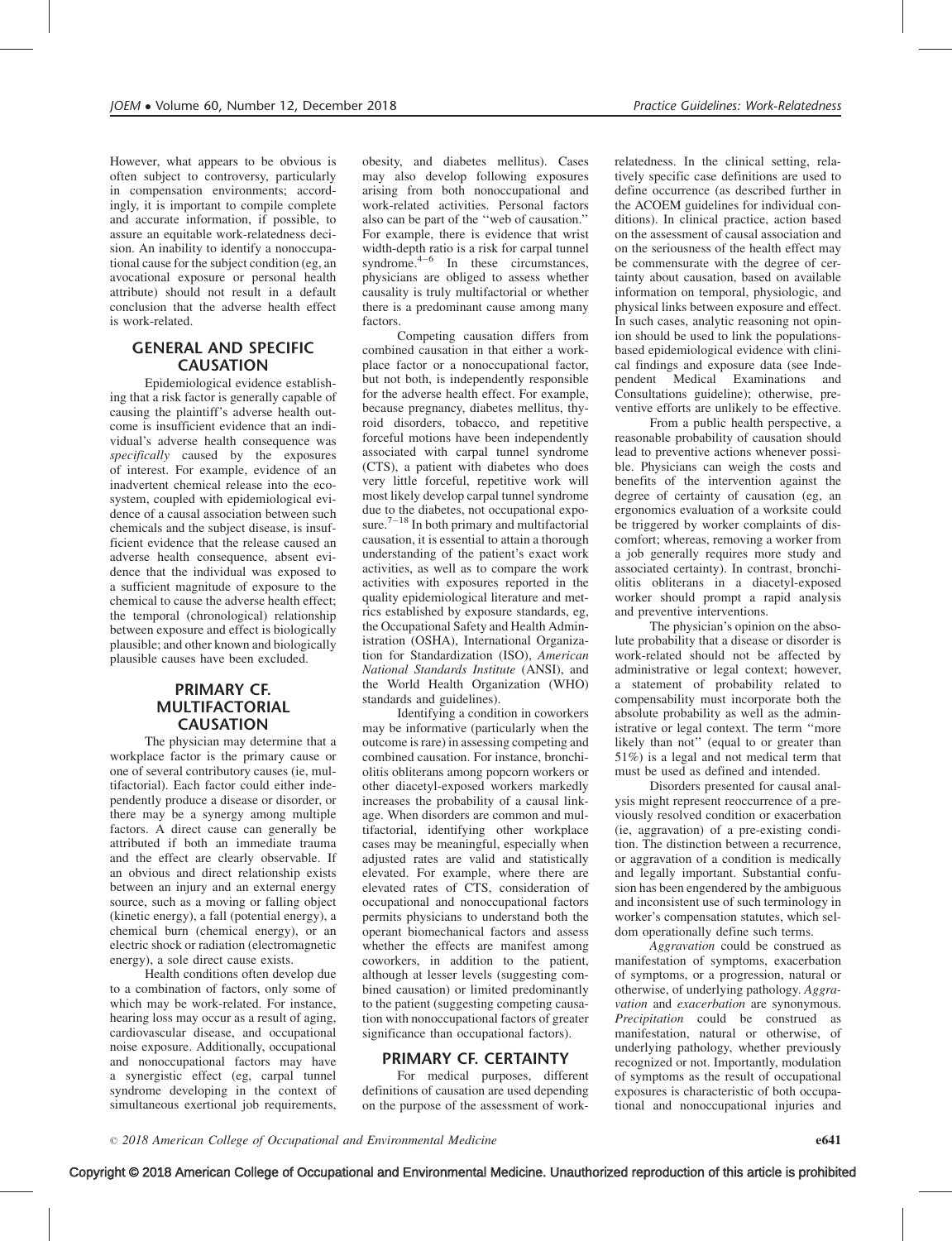diseases. Manifestation of symptoms coincident with occupational activity does not necessarily infer work-relatedness or persistence of ''disability.''

Acute trauma can be superimposed on prior work-related and nonwork-related conditions. If an underlying condition is aggravated, it is important to document the impairment due to the aggravating factors. Restoring prior activity levels is a principle goal of treatment. When and if that objective is achieved, the aggravation is deemed to have resolved. Because an aggravation of a pre-existing condition has, by definition, led to a permanent alteration in the patient's underlying condition, the work-related injury or disease is not cured. Regardless of whether a full return to work occurs, there remains a potential for future recurrence of symptoms. Should symptoms recur, it may, depending upon the workers' compensation laws involved, be necessary to determine whether recurrence is due to an aggravating incident or exposure or the natural progression of the pre-existing condition.

## TYPES OF CAUSATION ANALYSIS

A provisional causation analysis is generally conducted during or immediately after the first clinical encounter. Although the physician is advised to ascertain exposure, information may still be incomplete or inaccurate especially in compensation settings.<sup>1,19–22</sup> However, a provisional opinion as to causation may be necessary in many jurisdictions to initiate appropriate treatment measures and to determine whether workers' compensation or other benefits will be provided, even if causation has not yet been definitively determined.

The definitive case analysis is often conducted after reaching a conclusive diagnosis, obtaining considerably more information about individual exposures, and obtaining prior and detailed medical history. Analyzing other pertinent medical information and scientific literature is often necessary. An epidemiologic causal analysis, based on patterns observed in populations of workers, will be important in most instances.

#### DETERMINING WORK-RELATEDNESS— **METHODOLOGY**

The approach to the determination of work-relatedness, as published by the National Institute for Occupational Safety and Health  $(NIOSH)$ ,<sup>23</sup> consists of adaptation of the following six-step process:

1. Evidence of disease. What is the disease? What certainty is there that the diagnosis is correct? What evidence supports or fails to support that diagnosis? Is the diagnosis supported using a generally accepted case criteria definition?

- 2. Epidemiology. What is the epidemiological evidence for that condition? Is there support for a relationship with work?
- 3. Evidence of individual exposure. What objective evidence is there that the level of the patient's exposure is of the frequency, intensity, duration, and temporal pattern of exposure associated with work-relatedness?
- 4. Consideration of other relevant factors. What other potentially causal factors are present? For example, is the worker with carpal tunnel syndrome (CTS) pregnant or obese?
- 5. Validity of testimony. Are the opinions and sources reliable and credible? If an expert opinion has been rendered, is the person professionally qualified to render that opinion? Is there verification for the basis of the testimony, that is, the importance attributed to various areas of the information reviewed, and the conclusions that were drawn? Is there information that suggests that the information above is inaccurate, for example, from a collateral source (eg, exposure data)?
- 6. Conclusions. This step is a synthesis of the above five steps.

This provides a basic process to follow; however, evaluation of the specific evidence available is critically important and requires a disciplined process itself. $24-26$ 

#### EVALUATING THE EVIDENCE

For epidemiologic surveillance, a highly sensitive, relatively nonspecific case definition is frequently employed. This may increase the rate of screening yield for study, but generally produces a high rate of false-positives. If surveillance results suggest cause and effect, more formal research can be done to carefully evaluate and better test an apparent association. The epidemiologic research-study definition of causal association is much more rigid, traditionally implying 95% confidence that the purported causal relationship is not statistically spurious. Quality scientific literature about toxicological, musculoskeletal, respiratory, and other occupational disorders defining causal associations with work exposures is frequently lacking, making it difficult to predict whether risk factors statistically associated with or predictive of certain adverse health consequences [or outcomes] are, in fact, causal associations. $27-30$  The methodology for inferring a causal association is provided in Table 1.

## CRITERIA FOR THE EVALUATION OF EPIDEMIOLOGIC EVIDENCE

The epidemiologic and public health communities have generally accepted criteria to assess the evidence for the work-

TABLE 1. Steps for Evaluating Epidemiological Evidence of a Causal Association

- 1. Collect all epidemiological literature reported on that disorder
- 2. Identify the design of each study (see Fig. 1)
- 3. Assess each study's methods
	- a. Exposure assessment methods and potential biases
	- b. Disease ascertainment methods and potential biases
	- c. Absence of significant uncontrolled confounders; consideration of residual confounding
	- d. Addressing of other potential biases
- e. Adequacy of biostatistical methods and analytical techniques
- 4. Ascertainment of statistical significance—degree to which chance may have produced those results.
- 5. Assess the studies using the Updated Hill's Criteria, both applied to individual studies (especially 5a–d) and in aggregate (all)
	- a. Temporality
	- b. Strength of association
	- c. Dose–response
	- d. Consistency
	- e. Coherence
	- f. Specificity
	- g. Plausibility
	- h. Reversibility
	- i. Prevention/Elimination
	- j. Experiment
	-
	- k. Predictive Performance

 $e642$   $\degree$ 2018 American College of Occupational and Environmental Medicine

<sup>6.</sup> Conclusion regarding the degree to which such a causal association is/not met

Adapted from Hegmann KT, Oostema SJ. Causal associations and determination of work-relatedness. In: Melhorn JM, Ackermann WE III, eds. Guides to the Evaluation of Disease and Injury Causation. Chicago, IL: AMA Press; 2014.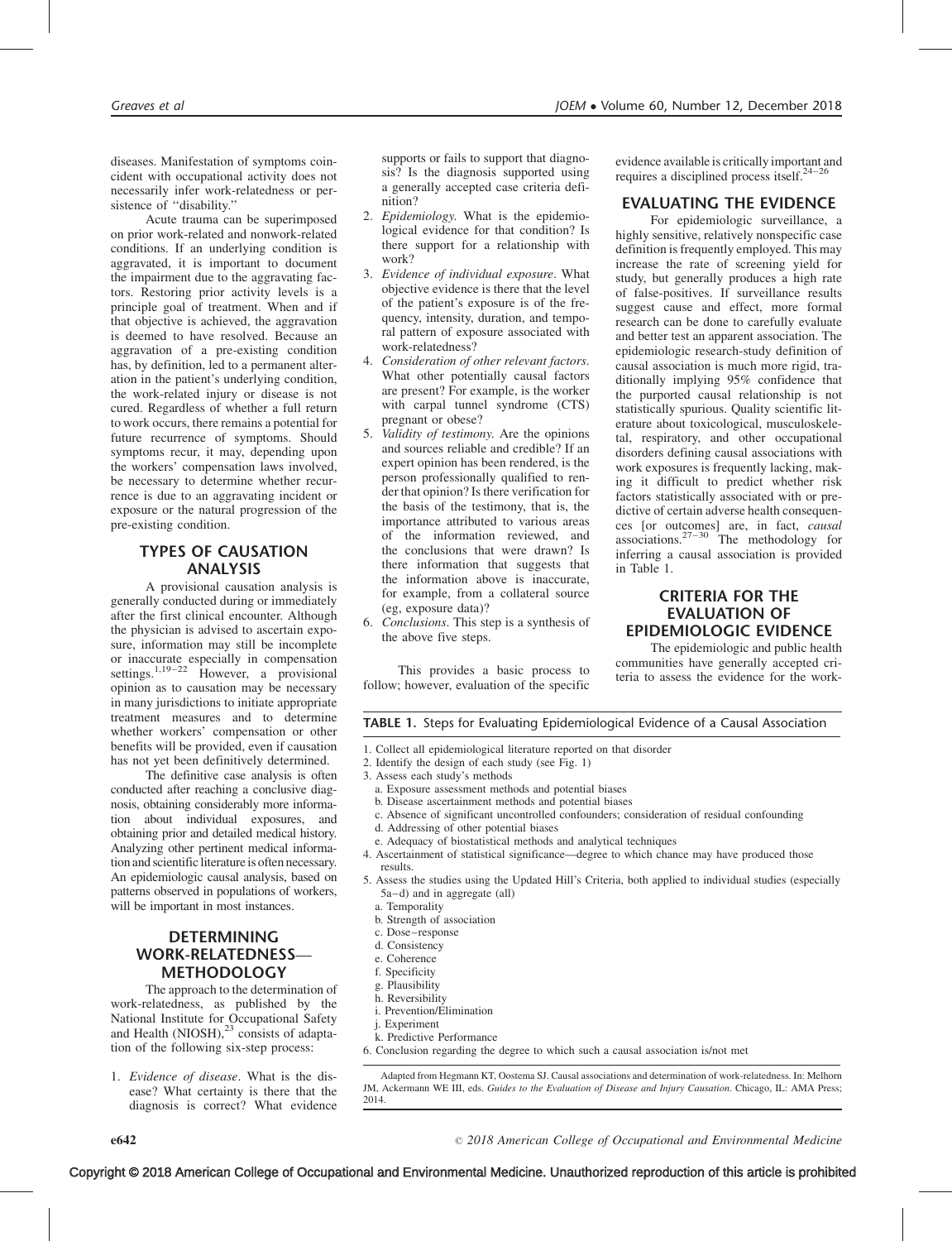relatedness of adverse health effects. These criteria should guide recommendations for preventive measures to evaluate the possible effects of exposures for individuals and groups. See Table 1. The first four of the following criteria are generally considered the most important:

- Temporal association between the exposure or work factor and the health concern (ie, the exposure necessarily precedes the development of disease).
- Strength of the association (eg, how large is the relative risk or odds ratio comparing exposed to unexposed workers?).
- Dose–response (ie, biological gradient) demonstrating progressively increasing risk estimates across at least three levels of exposure).
- Consistency of the association among multiple epidemiological studies.
- Coherence of the association with existing physiologic data, trends in exposure levels over time, and other knowledge.
- Specificity of the association demonstrating that the exposure causes one specific health outcome, rather than a nonspecific group of unrelated outcomes.
- Plausibility of the purported exposuredisease relationship
- $\bullet$  Reversibility (eg, that the tissue abnormalities resolve with cessation or reduction of exposure).
- Experimental evidence from animal models.
- $\bullet$  Predictive performance of the association in predicting future cases of the disease.

Physicians must be specific about the frequency, intensity, duration, and temporal patterns of purported exposures that might be associated with a specific adverse health outcome.

#### BASICS OF CAUSATION ANALYSIS

If the ostensible (or purported) causal factor's effect on the patient is immediate and visible (eg, a burn), imputing causation is straightforward. Otherwise, imputing causation to a given physical, biological, or chemical work factor requires credible epidemiological evidence that a purported observation of work-relatedness is ultimately causally associated with an individual's exposure). The co-existence of the exposure and effect is necessary, but not sufficient.

# CAUSALITY INITIAL ASSESSMENT—MECHANISM

Although a provisional assessment is often conducted based on limited facts, it must be conducted carefully as it affects subsequent care, compensability, and state and federal injury recording (eg, federal OSHA injury recording regulations). Information needed to reach a definitive analysis may be available at the time of the first visit, but obtaining additional information is almost always necessary. The minimum initial assessment of causality, for preventive purposes, may be based on a wellinformed initial assessment; however, the degree of uncertainty should be clearly communicated to the patient, employer, state or federal agency. The objectives of the initial clinical assessment are to:

- Determine a diagnosis according to specific diagnostic criteria including reported symptoms, clinical signs, and objective diagnostic criteria;
- Evaluate potential causative workplace exposure factors;
- Assess the potential impact (s) of a compensation environment; and
- Assess whether other causal factors are likely.

The initial contact with the patient is usually the best time to acquire time sensitive or unbiased information. The patient's memory of acute events is most accurate immediately following an event. Information needed for the definitive analysis of causation often comes from other sources or is found in medical or employment records, according greatest weight given to the most proximate records.

#### HISTORY (INITIAL AND INTERVAL)

A careful medical history is essential to consideration of the work-relatedness of a complaint. It emphasizes the organ system (s) that is the focus of the presenting complaint or thought to be the target of the exposure. This includes the elicitation of a description of activity levels, limitations, and symptoms before and after an occupational exposure. This information can provide insight into possible occupational, nonoccupational, psychological, socioeconomic, and premorbid factors that might influence function (ie, global functional response to an injury, disease, or disorder). It is also necessary to obtain a psychiatric history in situations where the patient presents with psychiatric, stress-related, chronic, or recurring complaints. Neuropsychological testing is often necessary when there is a failure of or inadequate response to therapy, interventions, and/or removal from exposure.

One link between exposures and health effects is their temporal relationship. The temporal exposure and trauma and symptoms onset should be documented. Although the onset of subacute or chronic conditions may be gradual, time estimates should be established. Particular attention should be paid to ascertaining and recording whether the exposure always preceded never followed the onset of symptoms. Although less important, the presence and severity of symptoms overnight, on weekends, on holidays, or other times that the patient is not ''exposed,'' should be critically examined. Determining temporal causality might be difficult for chronic diseases and disorders and certain psychiatric problems. For example, symptoms of post-traumatic stress disorder may be delayed temporally for quite some time relative to the cause of the trauma; and osteoarthrosis symptoms often modestly improve over weekends or other periods of nonexposure to physical factors; yet, prescribed activity is actually therapeutic, and the relationship between osteoarthrosis and work factors is tenuous.

Workplace exposures need to be objectively quantified by valid and reliable methods. The patient may describe his or her typical workday and any unusual events preceding the onset of symptoms; however, self-reported information concerning both exposure and symptoms is not necessarily reliable in compensation environ-<br>ments.<sup>1,19–22</sup> Unusual events might include changes in workload, in physical or chemical processes, the absence or breakdown of engineering controls, or personal protective equipment.

The inquiry includes relevant personal habits (especially substances use, tobacco, alcohol, prescription medications (eg, opioids), and others with adverse health effects), coexisting disease states, and family history. The patient should also be asked about similar occupational or nonoccupational problems and their resolution in the past. Nonwork activities should be assessed, particularly regarding the patient's participation in second jobs, recreational activities or hobbies that could precipitate similar symptoms or hinder their resolution. When taking a worker's history, the goal should be to answer:

- Was there a temporal relationship between the exposure and alleged effect? (Did the work exposure occur before the health effect?) If so, was the time that elapsed between the exposure and its putative effect consistent the epidemiological evidence, considering the nature of the exposure (temporal contiguity)?
- Was the amount (frequency, intensity, durations, and temporal patterns) of the exposure sufficient to cause an effect in most workers? If not, was the amount of the exposure sufficient to cause an

 $\degree$  2018 American College of Occupational and Environmental Medicine e643

Copyright © 2018 American College of Occupational and Environmental Medicine. Unauthorized reproduction of this article is prohibited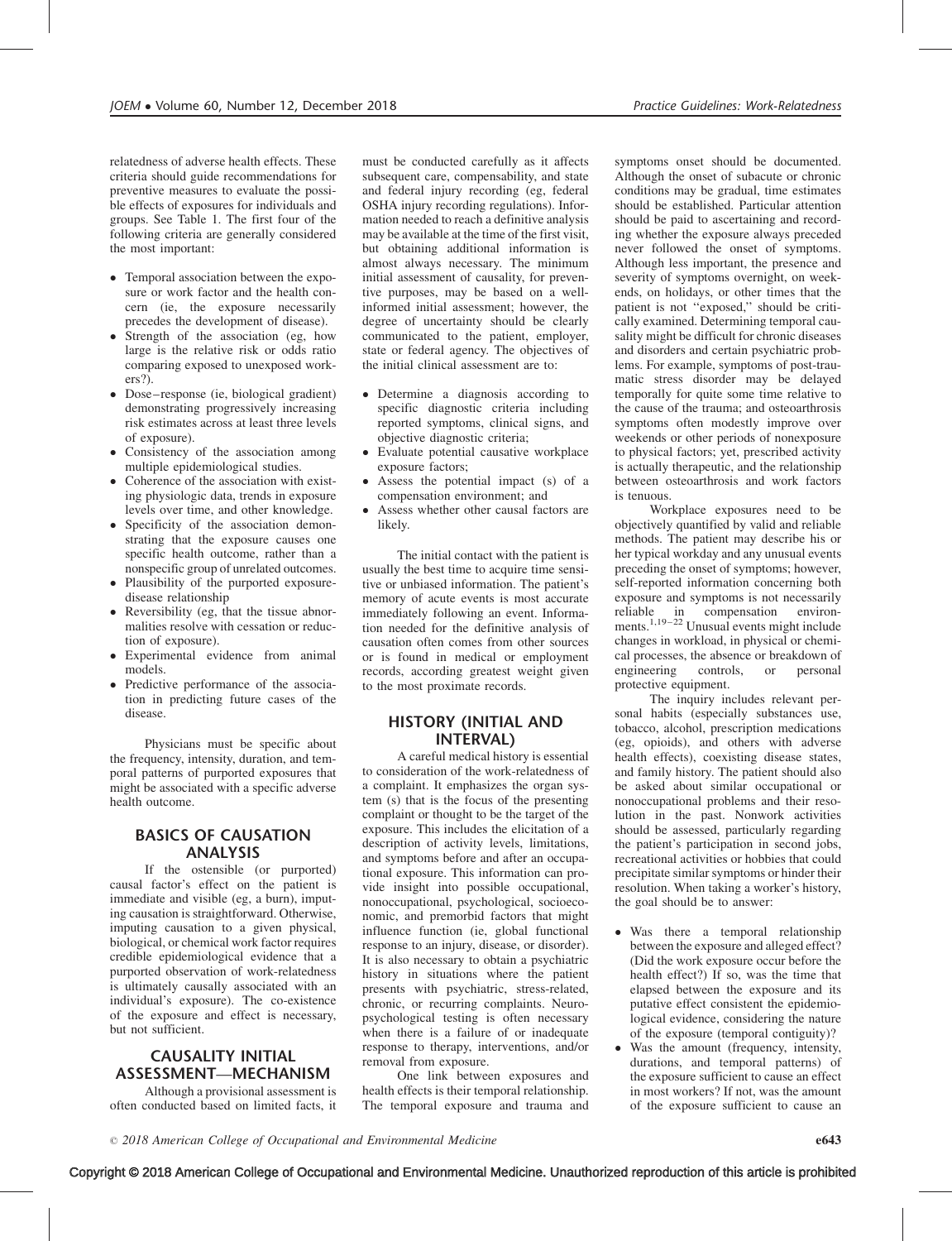effect in this particular worker (ie, does the worker have any immunological sensitization)?

• Does the association with work fit logically with previous biologic or statistical evidence as to how the symptom or disorder could develop (termed the coherence of the association)?

Other specifics of the case must also be considered:

- Could other causes (personal, comorbid, or nonoccupational) possibly account for the symptom, illness, or injury in question?
- $\bullet$  Could the exposure have been mitigated by engineering controls, personal protective equipment, immunization, or other means?
- Is the health effect causing functional impairment or disability?

#### WORKPLACE ENVIRONMENT ASSESSMENT

Although causation may be definitely concluded or excluded in many instances based on the patient's history, a more detailed exposure history is necessary to guide the assessment and meet regulatory requirements (in nonacute or nontraumatic situations). This is especially true in cases where the injury or disease is not readily apparent, but rather may be attributable to low-level chronic exposure rather than an acute, readily identifiable event. In such situations, patients should be queried to provide information about workplace physical, chemical, or other exposures.

For musculoskeletal disorders, this particularly includes a detailed description of the exertional demands of the job and, routinely, detailed time study, randomized work sampling, and quantification of the exertional demands of the job. The clinician might inquire about the total force used, local concentration of force (a forcefully applied grasp on a sharp tool handle edge), the frequency of specific motions or tasks, awkward postures, psychological and managerial issues, job satisfaction, and other factors, such as cold temperatures, the presence of vibration, and other factors that might increase the exertional demands of the job. For respiratory and toxicological exposures, questions should be focused on temporality of symptoms, along with the frequency, intensity, duration, and temporal patterns of exposure.

Information obtained directly from the patient should be augmented by quantitative information from the worksite. Descriptions of events from coworkers and supervisors may prove useful in corroborating or refuting a patient's recall and history. Summaries of health effects from Safety Data Sheets (SDAs) may prove

#### TABLE 2. Hierarchy of Exposure Data

| Type of Data                                                | <b>Approximation to</b><br><b>Actual Exposure</b> |
|-------------------------------------------------------------|---------------------------------------------------|
| 1. Quantified personal/individualized measurement.          | <b>Best</b>                                       |
| 2. Quantified surrogate of exposure (another worker         |                                                   |
| used to infer all workers' exposures doing same job)        |                                                   |
| 3. Quantified pseudo-surrogates of exposure (another worker |                                                   |
| used to infer all workers' exposures doing similar jobs).   |                                                   |
| 4. Employment in a defined job category.                    |                                                   |
| 5. Employment in a defined job trade.                       |                                                   |
| 6. Employment in a plant or employer.                       | Worst                                             |
|                                                             |                                                   |

Originally published in Niewenhuijsen (2003), then adapted from Hegmann KT, Oostema SJ. Causal associations and determination of work-relatedness. In: Melhorn JM, Ackermann WE III, eds. Guides to the Evaluation of Disease and Injury Causation. Chicago, IL: AMA Press; 2008.

helpful in guiding the clinical inquiry and subsequent literature searches. Measuring exposures to chemical, physical, or biological exposures is often necessary to definitively address causation. Although qualitative measurements to determine whether or not a chemical, physical, or biological hazard is present are a common first step, quantitative measurements over time are often required to determine the frequency, intensity, duration, and temporal patterns of exposure.

The appropriate measure(s) for chemical, physical, and biologic agents (eg, daily time-weighted averages cf. peak exposures) are required and guided by relevant epidemiological data or prescribed by federal or state regulations or generally accepted national and international standards (eg, ANSI, ISO, WHO). If possible, measurements should be concurrent with the time course of the problem, rather than using current measurements to impute previous exposure. If current measurements must be used, some assurance that conditions have not materially changed is needed in order to have some degree of confidence that the relationship is plausible. A worksite visit by the physician may be helpful. Depending on the issue, measurements by an appropriately trained ergonomist, industrial hygienist, occupational medicine physician, physical or occupational therapist may be needed to quantify exposure(s).

Personal monitoring data are generally the most useful data to prove and quantify exposure (Table 2). If personal monitoring data or data of a surrogate are unavailable, area monitoring data are the next best option. Ideally, data should be acquired at a time or times when measured exposures would be expected to most closely replicate actual worksite conditions. Any further information that is available for exposure assessment, such as job records (job positions and times held in relationship to timing of disease development), video of job tasks, and monitoring data (work

sampling, personal dosimetry, air monitoring, etc.), can be reviewed. A definitive assessment would require objective, quantified evidence of exposure to proven causative factors at levels known to produce the specific adverse health effects in question.

#### RECORD REVIEW

Definitive causal analysis often requires considerably more information than is available at the time that provisional assessments are made. A detailed and thorough medical history must be obtained, and relevant pre-existing symptoms, injuries, diseases, and disorders should be documented and critically analyzed. The source of information for the history may be the patient, concurrent medical records from other physicians, prior medical records, preplacement testing, or periodic medical surveillance data. Hospital and pharmacy records are usually quite informative. For histories of injuries, the most proximate records are given greater weight than later records with subsequent recall.

#### LITERATURE REVIEW

In many cases, a critical review of the epidemiologic and/or toxicological literature may be required to clarify the existing evidence linking exposure to health effects. Epidemiologic surveys may be needed to clarify the prevalence of complaints or health effects. A careful review of the published scientific literature may reveal a pattern of association between the apparent exposures and the patient's health effect. In most instances, epidemiologic studies should be based on workers in similar jobs or industries. Study populations may be compared to the circumstances of the patient in question including exposure dose, with higher quality studies utilizing individualized exposure measures (Table 2).

In reviewing the scientific literature, the following questions apply: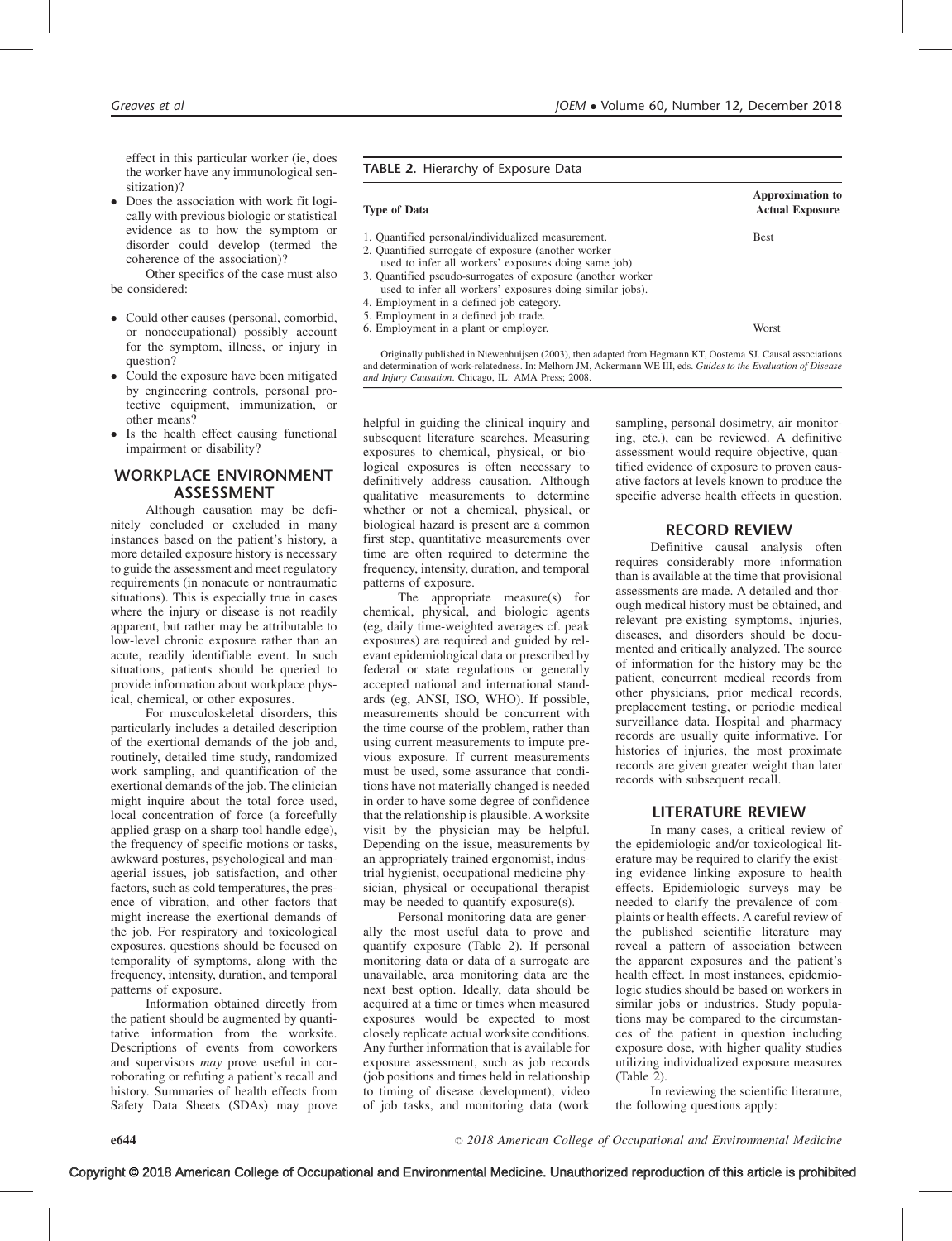

FIGURE 1. Study design pyramid. (Absent randomized controlled trials, the highest quality study is the prospective cohort study. Higher quality studies trump lower quality studies; provided, that they have no major flaws). Adapted from Hegmann KT, Oostema SJ. Causal associations and determination of work-relatedness. In: Melhorn JM, Ackermann WE III, eds. Guides to the Evaluation of Disease and Injury Causation. Chicago, IL: AMA Press; 2008.

- Are case definitions consistent among studies? Can a change in symptom or disease be predicted by a change in intensity, duration, body burden, or dose of the chemical, physical, psychological, or biologic factor?
- What is the quality of the available literature? Are the studies descriptive or observational? What is the quality of the study design (eg, randomized clinical trial, prospective cohort study, retrospective cohort study, or cross-sectional study. Greater credence generally accorded to prospective cohort studies for epidemiological questions (see Fig. 1). Were various potential sources of information bias (recall bias, reporting bias, healthy worker effects (attrition rates), volunteer bias, selection bias, or similar sources) recognized and accounted for? Were potentially confounding variables recognized and accounted for?
- $\bullet$  What is the specific quantification of the exposure–effect relationship? Is there a statistical significance? Were potential confounders addressed (matched, excluded, stratified, or statistically adjusted)?

• What is the statistical rigor of the study? Is it analyzed correctly? Is it powered adequately?

It is important to conduct a balanced review of the literature rather than relying on a single study or only studies that support a particular point of view (Table 1). If the epidemiologic studies are inadequate, it may be necessary to refer to toxicological studies among animals. In assessing the relevance of animal studies to the patient's situation, the physician may consider the comparability of the specific agent, dose, route of exposure, etc. Interspecies variations (eg, enzyme system differences) need to be taken into account. Similar effects in several species carry more weight than a positive finding in a single nonprimate species.

#### JOB SITE SURVEYS

In the absence of support in the epidemiological literature for a causal relationship between a disease and a given event, series of events, or injury, the presence of multiple, similarly defined cases in the same worksite may raise a hypothesis of work-relatedness, but may also indicate clustering due to case ascertainment (eg, highly prevalent conditions such as low back pain, asthma, or carpal tunnel syndrome may result in information biases including reporting and referral biases which are not instructive) or behavioral factors (eg, mass hysteria syndromes, which may be associated with nonspecific complaints such as nausea, headache, and offending odors). Nonetheless, case clusters cannot be ignored without further investigation. If several cases are seen, the attack rate (number of cases/number of employees at risk) can be determined. If clusters are found, more formal surveys of the exposed population and comparison groups should prove useful. Occasionally, the health effect is so rare (eg, vinyl chloride monomer-related angiosarcoma of the liver or bischloromethyl ether-related small cell lung cancer) that calculating the attack rate is not necessary.

#### SUMMARY

The determination of work-relatedness should utilize a reproducible method

Copyright © 2018 American College of Occupational and Environmental Medicine. Unauthorized reproduction of this article is prohibited